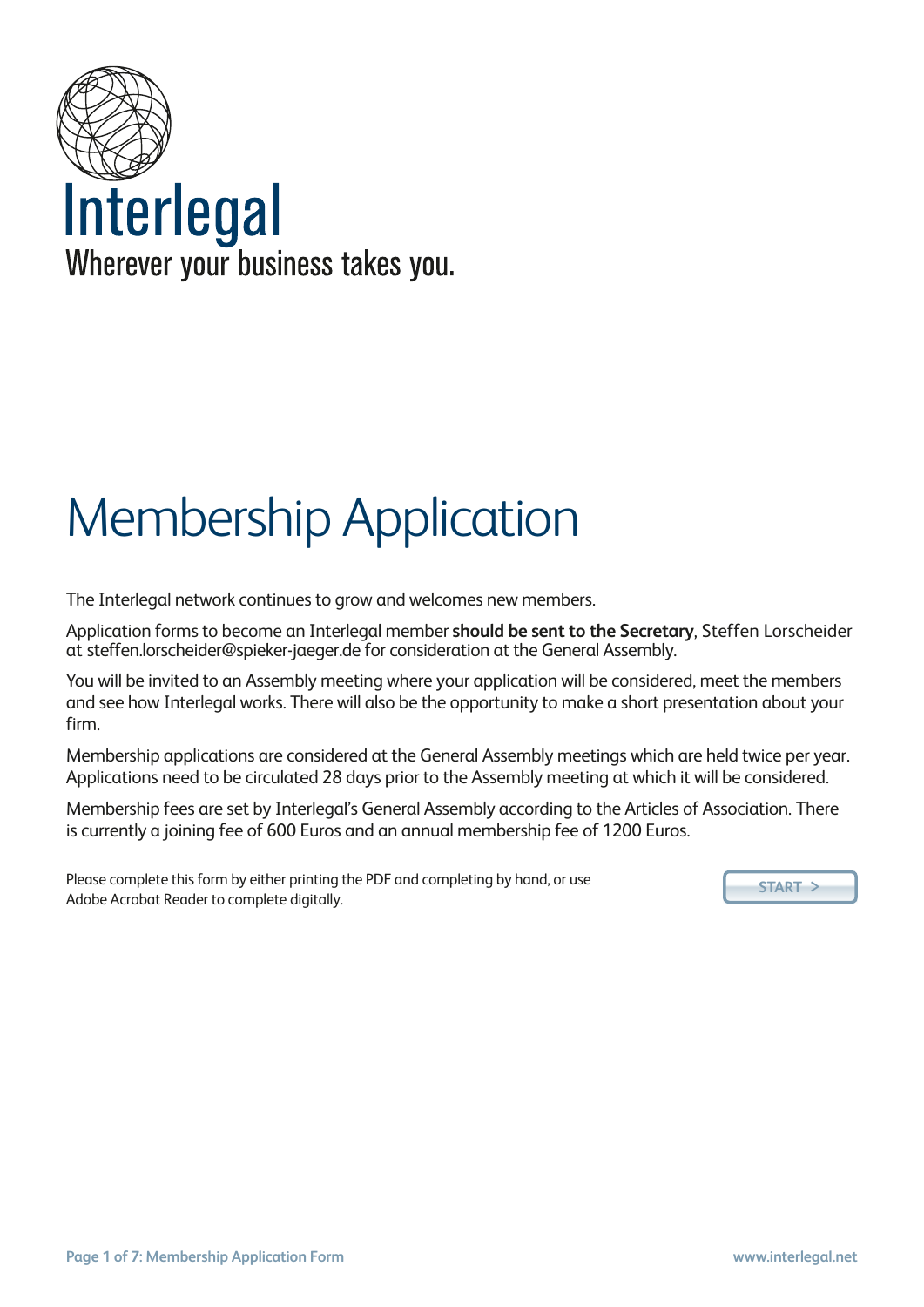# General Information

| Firm name:                | Address 2: |
|---------------------------|------------|
| Address:                  |            |
|                           | City:      |
| City:                     | State:     |
| State:                    | Zip:       |
| Zip:                      | Country:   |
| Country:                  | Address 3: |
| Telephone:                |            |
| Fax:                      | City:      |
| Email:                    | State:     |
| Website:                  | Zip:       |
| Year the firm was formed: | Country:   |
| Number of locations:      |            |

Please complete the following if applicable in your jurisdiction

What is the firm's Martindale-Hubbell rating?

Is the firm in the Bar Register?

Yes  $\bigcap$  No

# Breakdown of Firm

#### Partners-Owners: Associates: Of Counsel: **Total Practicing Attorneys:** Paralegals: Investigators: Admin/Secretarial Staff: **Total Attorneys and Staff:** Partners-Owners:  $\|\epsilon\|$  to  $\|\epsilon\|$ Associates:  $\begin{vmatrix} \epsilon & \epsilon \\ \end{vmatrix}$  to  $\begin{vmatrix} \epsilon & \epsilon \\ \end{vmatrix}$ Paralegals:  $\begin{vmatrix} \epsilon & \epsilon \\ \end{vmatrix}$  to  $\begin{vmatrix} \epsilon & \epsilon \\ \end{vmatrix}$ Other  $\vert \qquad \vert \in$   $\vert$  to  $\vert \in$ Does the firm have an in-house billing system?  $\bigcap$  Yes  $\bigcap$  No (Numbers in each category)





#### Range of Billing Rates

(Per Hour – in Euro, please)

Addresses of other locations: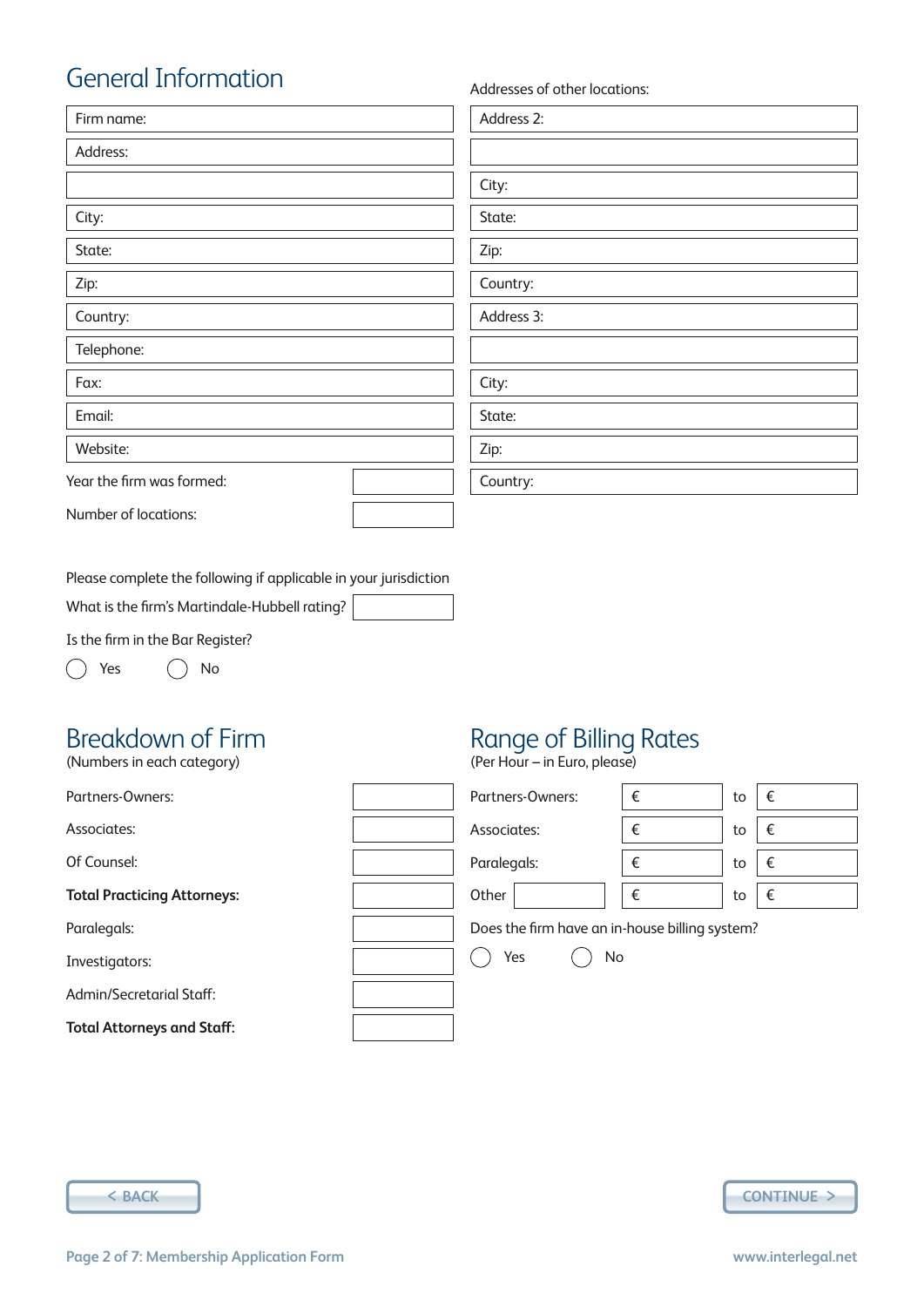# Areas of Practice

Please describe the firm's practice mix by indicating the percentage each area represents. Leave the line blank if your firm does not practice in an area. Percentages should add up to 100.

| Administrative Law                              | <b>Industrial Revenue Bond Financing</b> |  |
|-------------------------------------------------|------------------------------------------|--|
| Advertising & Media                             | <b>Insurance Law</b>                     |  |
| Antitrust                                       | <b>Insurance Defense Litigation</b>      |  |
| <b>Banking &amp; Financial Institutions</b>     | <b>Intellectual Property</b>             |  |
| <b>Bankruptcy &amp; Business Reorganization</b> | <b>International Business Law</b>        |  |
| <b>Business Litigation</b>                      | Lobbying                                 |  |
| <b>Business Ownership Succession</b>            | Maritime Law                             |  |
| Computers & Technology Law                      | Mergers & Acquisitions                   |  |
| <b>Construction Law</b>                         | Pensions & Profit Sharing                |  |
| Corporate & Commercial Law                      | Personal Injury                          |  |
| <b>Criminal Law</b>                             | <b>Products Liability (Defense)</b>      |  |
| <b>Customs &amp; International Trade</b>        | <b>Products Liability (Plaintiff)</b>    |  |
| Employment & Labor Law                          | <b>Real Estate</b>                       |  |
| Employee Benefits & ESOPs                       | <b>Securities</b>                        |  |
| <b>Entertainment Law</b>                        | Sports Law                               |  |
| <b>Environmental &amp; Natural Resources</b>    | Taxation                                 |  |
| Estate Planning, Trusts & Probate               | <b>Transport Law</b>                     |  |
| <b>Family Law</b>                               | <b>Utilities</b>                         |  |
| Franchising                                     | Other:                                   |  |
| <b>Health Law</b>                               | Other:                                   |  |
| <b>Immigration &amp; Nationality Law</b>        | Other:                                   |  |

In what areas of practice does the firm have a strong regional or national reputation?

#### Professional Liability Insurance

Is it customary in your country for law firms to have Professional Liability Insurance?

If so, does your firm have Professional Liability Insurance?  $\bigcap$  Yes  $\bigcap$  No

Yes  $\bigcap$  No  $\lambda$ 

If yes, who is the firm's professional liability insurer?



< **BACK CONTINUE** >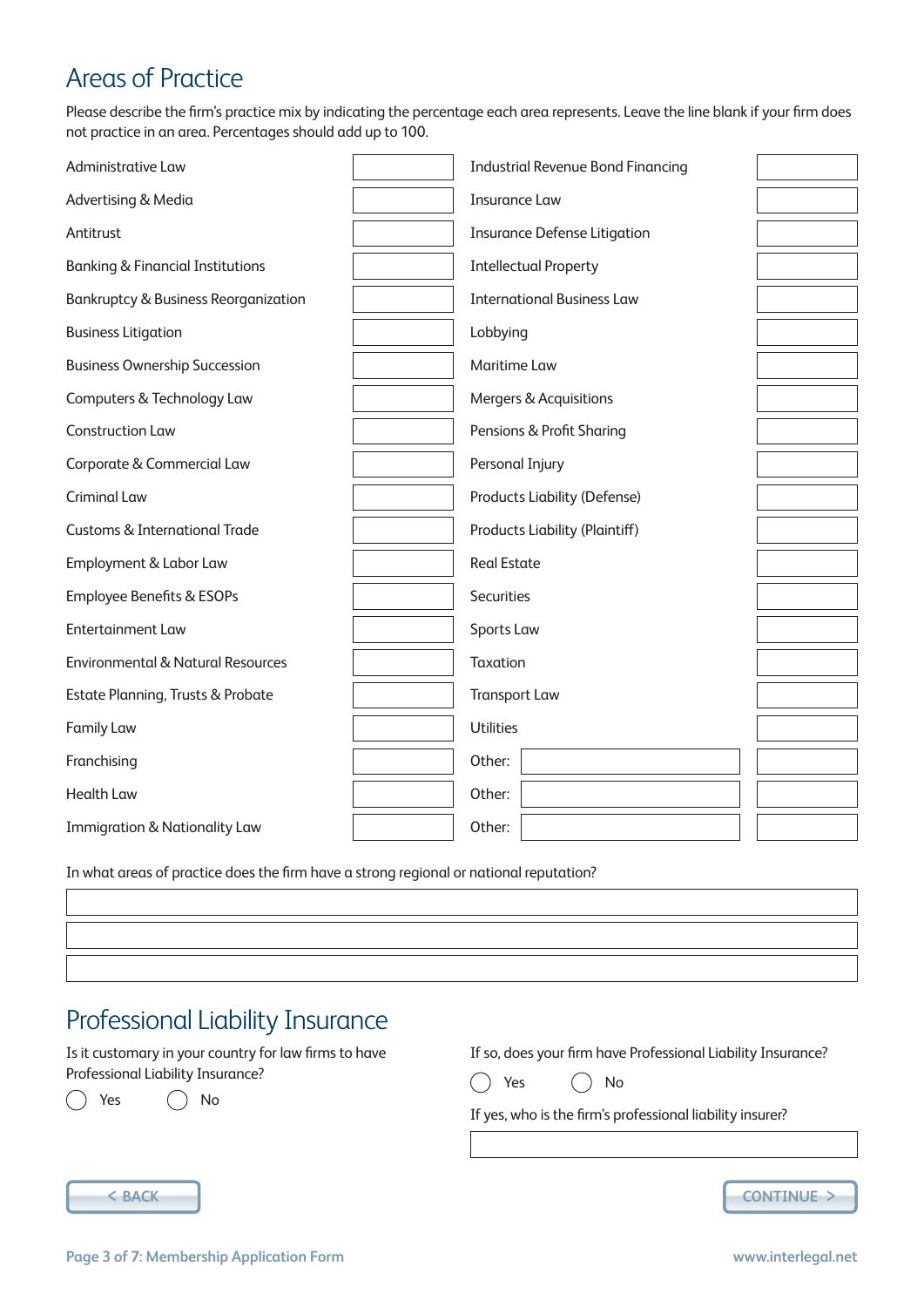# Disciplinary Action

Please describe any disciplinary action or sanctions against your firm or a member of your firm during the past five (5) years. (Attach additional sheets if necessary.)

#### Language Capabilities

Please list language capabilities of the firm:

## Network Affiliations

List any network affiliations your firm has: (excluding bar associations, educational associations and philanthropic associations)

#### Alternative Dispute Resolution

Please describe the firm's activities and training in ADR:

# Firm's Technology Systems

Describe your firm's information and communications capabilities:

Do your attorneys all have email addresses?

Yes () No

Does your firm have a Website?

Yes  $()$  No

Website:



< **BACK CONTINUE** >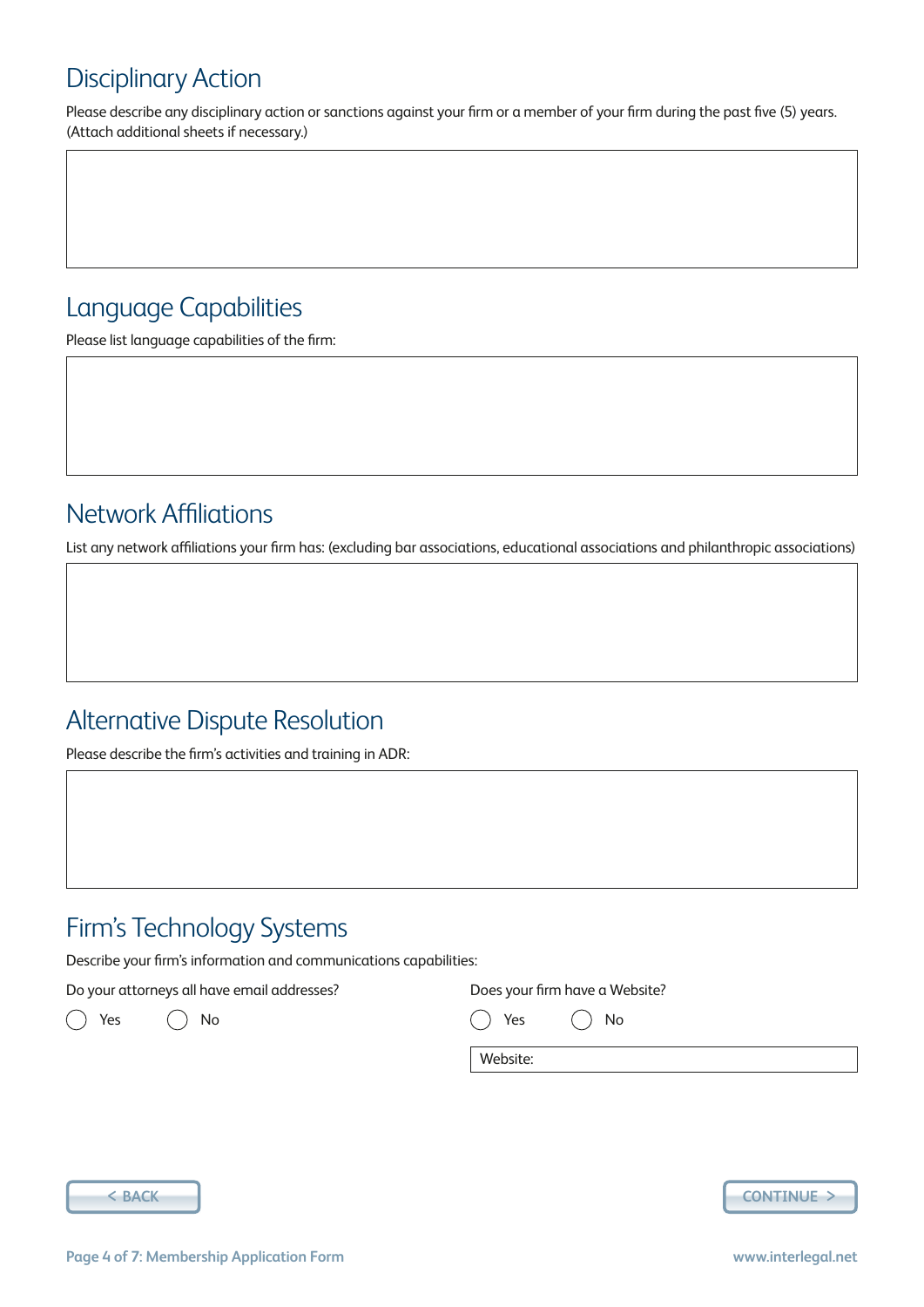## Attorney Listing

Attach a **complete** list of all attorneys in the firm by name as they are to be listed in the online directory. Please include appropriate- ate titles for each (Mr., Ms. or Dr.), each person's role in the firm (partner, associate, managing partner, of counsel, etc.) and individual email addresses.

#### Interlegal Contacts

Who should Interlegal list as the Member Contact? (Must be a practicing full-time lawyer)

Who should Interlegal list as the Alternate Contact? (Must be a practicing full-time lawyer)

Who is the firm's Marketing Director? (Must be non-lawyer)

Who is the firm's Computer Network or Information Systems Manager?

Who is the firm's Managing Partner?

To whom should Interlegal address invoices for payment? (Name and Title)

Who is the firm's Administrator/Office Manager?

#### Special Interests

Does the firm have special interests in any of the following? If so, please list any attorneys who are interested and might wish to be involved in any initiative relating to them.

| Construction                   | Litigation                                               |
|--------------------------------|----------------------------------------------------------|
| Corporate & Business Law       | <b>Products Liability</b>                                |
| Creditor's Rights & Bankruptcy | <b>Real Estate</b>                                       |
| Environmental                  | Tax                                                      |
| <b>Health Law</b>              | Technology                                               |
| <b>Intellectual Property</b>   | Other (please specify interest and attorneys interested) |
| Labor & Employment             |                                                          |

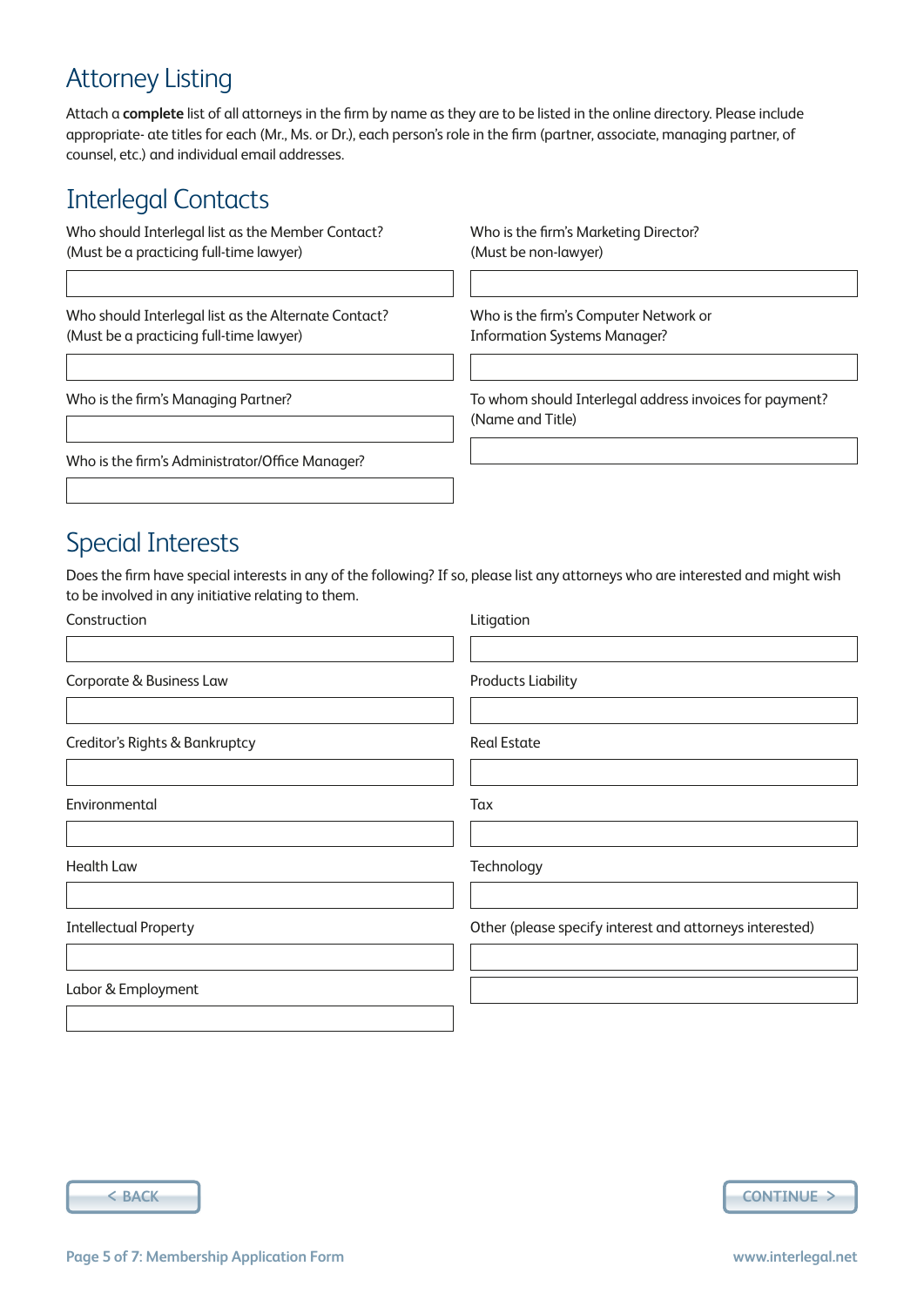## Firm Description

A description of the firm's services is printed in the online directory of Interlegal's website. The goal of the description is to highlight qualities or services that are unique and/or exceptional at the firm.

**Online Directory** (For examples of firm descriptions, refer to: www.interlegal.net)

#### **Please also attach a short listing of representative clients.**

Does the firm have a brochure? If yes, please attach a copy with this application.

Yes  $()$  No e-Brochure  $($ 

#### **Quality**

Please specify (on a separate page if necessary) what process/systems the Firm uses to ensure its legal services are subject to quality control.

Please specify whether the firm is examined externally on issues of quality, giving details of any standard held.

Please specify if the firm is audited by any of its clients, giving details of the process (but not the clients).

< **BACK CONTINUE** >